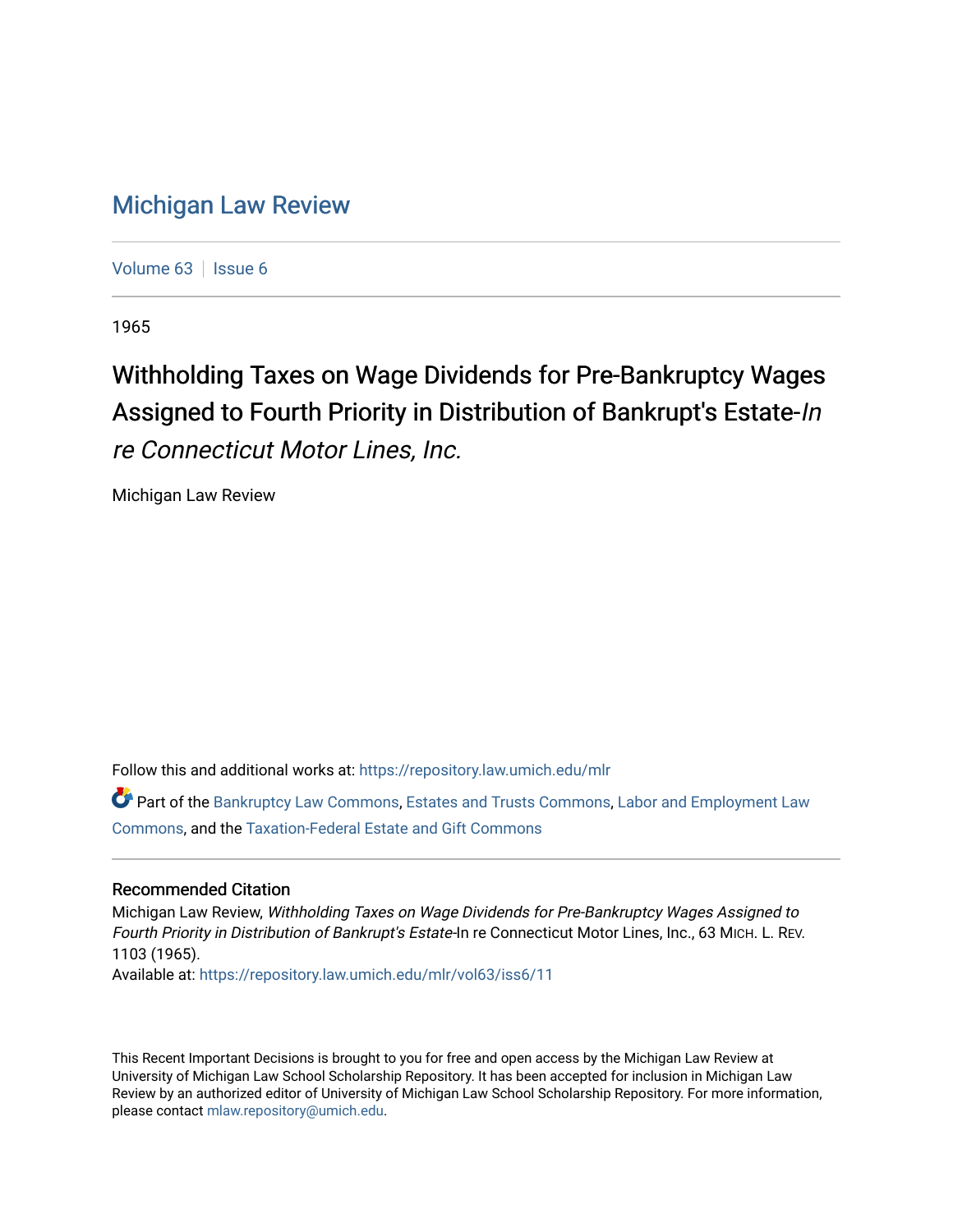**Withholding Taxes on Wage Dividends for Pre-Bankruptcy Wages Assigned to Fourth Priority** in **Distribution of Bankrupt's Estate-In** *re Connecticut Motor Lines, Inc.\** 

Among claims against a bankrupt estate were those for unpaid wages and vacation pay earned within three months of the bankruptcy of the employer. The referee ordered distribution of the amount of the claims, assigning them second priority, but he refused to authorize deduction of income withholding tax and social security taxes from these payments as requested by the Government.

<sup>\* 336</sup> F.2d 96 (3d Cir. 1964).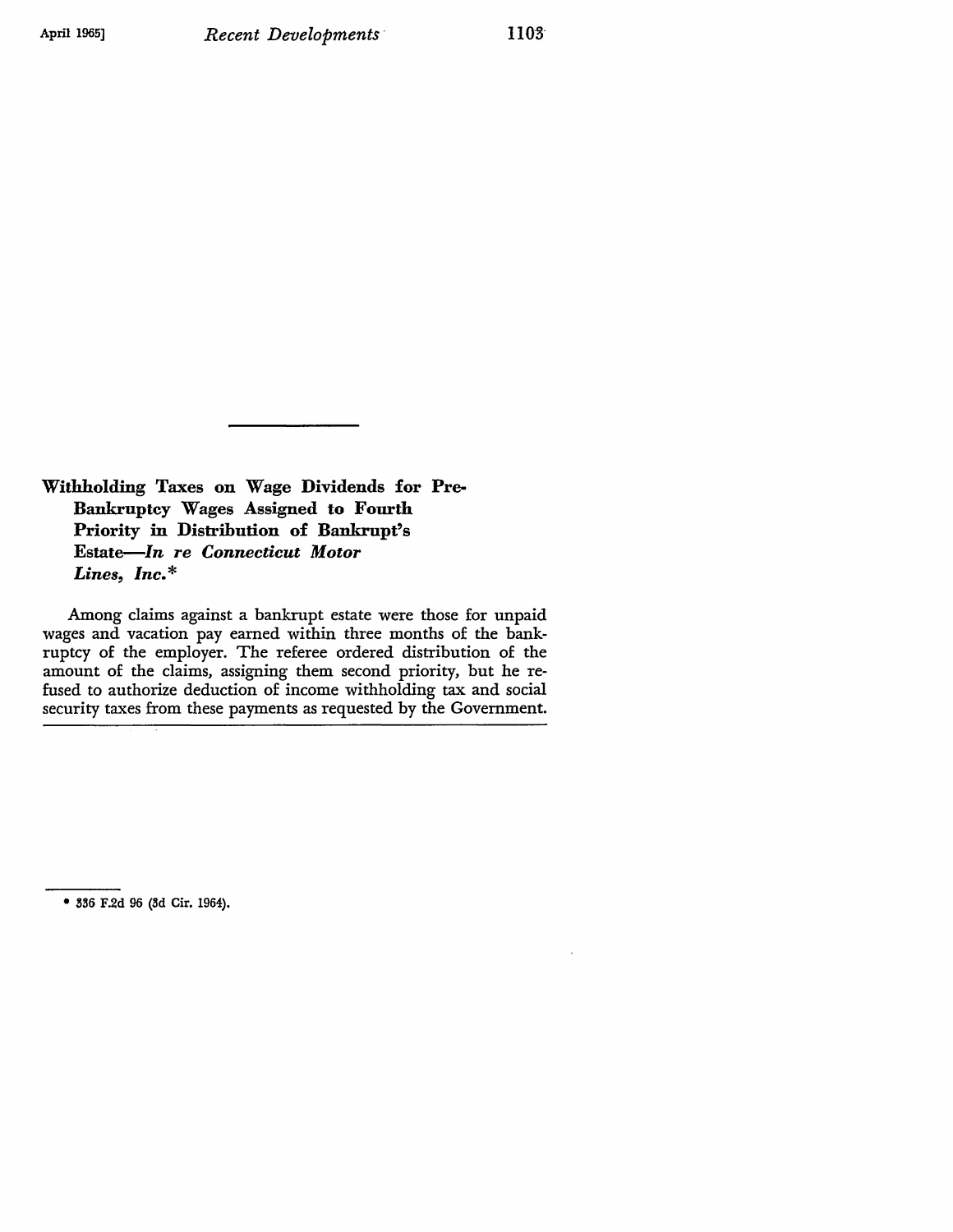The district court reversed, holding the trustee in bankruptcy liable for the taxes as a first priority administrative expense.<sup>1</sup> On appeal, *held,* reversed. Taxes based on wage claims accruing prior to bankruptcy but paid during bankruptcy are section 64a(4) "taxes legally due and owing by the bankrupt."

In the principal case, the Third Circuit faced for the first time the troublesome situation in which wages earned prior to the filing of the petition in bankruptcy are paid by the trustee in the form of dividends to wage claimants. The assessment of income withholding tax<sup>2</sup> and social security tax<sup>3</sup> payments on these distributions has been a topic of extended controversy in the past, especially in relation to the priorities system of the Bankruptcy Act. Although the spirit of the act is equality of distribution among creditors, $4$ section 64a provides for unsecured claims of certain creditors to be placed in one of five classes, each class taking precedence over those following.5 Costs and expenses of administration of the bankrupt estate are accorded first priority, wage claims second priority, and taxes legally due and owing by the bankrupt fourth priority.<sup>6</sup> Payment of unsecured claims not within one of the five classes is postponed until those having priority have been paid in full.

It is clear that the bankrupt estate in the hands of the trustee in bankruptcy is not immune from taxation.7 However, the priority section of the act does not in terms draw a distinction between pre-bankruptcy and post-bankruptcy taxes—that is, between taxes incurred by the bankrupt prior to bankruptcy and taxes incurred during the course of administration of the bankrupt estate.8 The

5. Bankruptcy Act § 64(a), 30 Stat. 563, 11 U.S.C. § 104(a) (Supp. V, 1964). Claims secured by valid liens must be satisfied in full under the provisions of § 67(d) before § 64(a) becomes operative. See *In re* Quaker City Uniform Co., 238 F.2d 155 (3d Cir. 1956); Dunn v. Interstate Bond Co., 68 F.2d 364 (5th Cir. 1934).

6. Section 64(a) reads in part as follows: "The debts to have priority in advance of the payment of dividends to creditors, and to be paid in full out of bankrupt estates, and the order of payment shall be  $\ldots$ 

"(l) the costs and expenses of administration including the actual and necessary costs and expenses of preserving the estate subsequent to filing the petition . . . ;

"(2) wages and commissions, not to exceed 600 to each claimant, which have been earned within three months before the date of the commencement of the proceed-<br> $\text{img } \dots$ "(4) taxes legally due and owing by the bankrupt to the United States or any

State or subdivision thereof . . . ."

Bankruptcy Act § 64(a), 30 Stat. 563, 11 U.S.C. § 104(a) (Supp. V, 1964).

7. Swarts v. Hammer, 194 U.S. 441 (1904). See 3 COLLIER, BANKRUPTCY § 62,14, at 1518 (14th ed. 1964).

8. See *In re* William F. Fisher &: Co., 148 Fed. 907 (D.N.J. 1906). The Supreme Court has refrained from distinguishing between current and pre-bankruptcy tax

I. *In re* Connecticut Motor Lines, Inc., 223 F. Supp. 189 (E.D. Pa. 1963).

<sup>2.</sup> INT. REV. CODE OF 1954, §§ 3401-02.

<sup>3.</sup> INT. REV. CODE OF 1954, §§ 3101-02, 3111.

<sup>4.</sup> See United States v. Embassy Restaurant, Inc., 359 U.S. 29, 31 (1959); Wurzel, *Taxation During Bankruptcy Liquidation,* 55 HARV. L. R.Ev. 1141 (1942).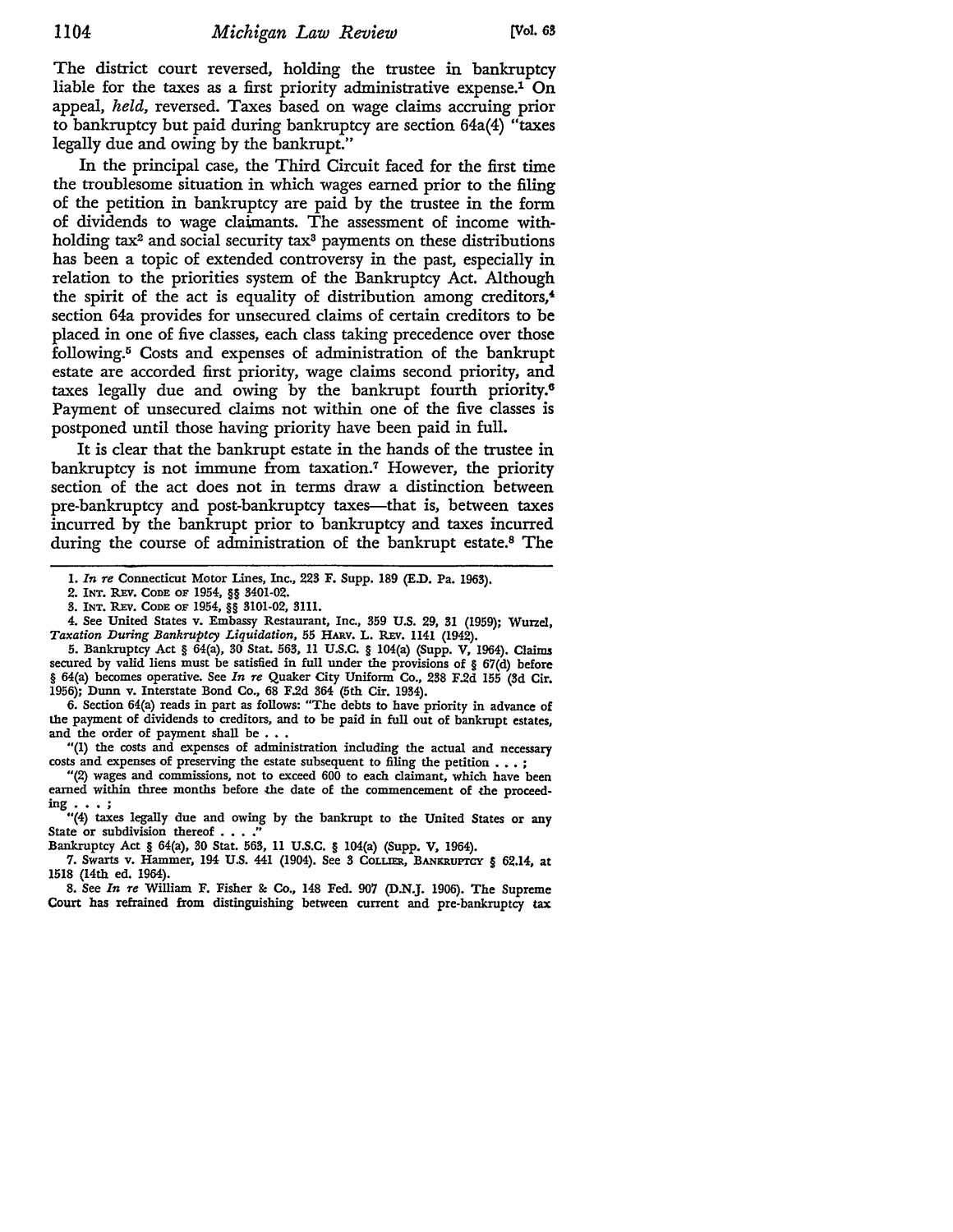courts have nevertheless considered the date on which the petition in bankruptcy is filed as critical in determining the right to priority under section 64a.9 Taxes which have accrued and can be computed as provable claims<sup>10</sup> at the time the petition is filed are within the fourth priority.11 Taxes accruing subsequent to the filing date which arise out of carrying on the bankrupt's business are expenses of administration entitled to the first priority.12

The landmark case of *United States v. Fogarty13* held that the trustee stands in the shoes of the bankrupt employer when distributing dividends for pre-bankruptcy wages, and that the dividends are to be treated as actual wages, the trustee being required to withold the appropriate taxes due the United States. Since the taxes in *Fogarty* were not due and payable at the time the petition was filed but only when the "wages" were paid by the trustee,<sup>14</sup> the court classsified them as a first priority expense of administration.15 Although ably and vigorously attacked by legal theoreticians on several occasions<sup>16</sup> and consistently ignored or rejected in decisions by the referees in bankruptcy, the *Fogarty* precept has endured in

claims. Arkansas Corp. Comm'r v. Thompson, 313 U.S. 132 (1941); Dayton v. Stanard, 241 U.S. 588 (1916), See Wurzel, *supra* note 4, at 1142.

9. See New Jersey v. Anderson, 203 U.S. 483 (1906); *In re* Lambertville Rubber Co., Ill F.2d 45 (3d Cir. 1940); 3 CoLI.IER, *op. cit. supra* note 7, § 64.01, at 2058.

IO. It is the date of assessment or of an establishment of the liability for the tax, rather than the date of payment, that controls. New Jersey v. Anderson, *supra*  note 9; *In re* International Match Corp., 79 F.2d 203 (2d Cir. 1935); *In re* Wells, 4 F. Supp. 329 (D. Md. 1933).

11. *In re* International Match Corp., *supra* note 10; *In re* Flynn, 134 Fed., 145 (D. Mass. 1905); *In re* Fago Constr. Corp., 162 F. Supp. 238 (W .D.N.Y. 1957).

12. Boteler v. Ingels, 308 U.S. 57 (1939); Michigan v. Michigan Trust Co., 286 U.S. 334 (1932); McColgan v. Maier Brewing Co., 134 F.2d 385 (9th Cir. 1943); *In re*  Humeston, 83 F.2d 187 (2d Cir. 1936); *In re* Garfield Fire Clay Co., 46 F. Supp. 932 (W.D. Pa. 1942). *But cf. In re* Berkshire Hardware Co., 39 F. Supp. 663 (D. Mass. 1941). Thus, when business has been carried on by the trustee or debtor in possession, the courts have maintained the distinction set out in the text by holding that certain taxes, if incurred by the business in readily ascertainable amounts and reasonably ap• portionable over the period before and after bankruptcy, may constitute claims in part entitled to fourth priority and in part to first priority. This severability concept has been applied mainly to withholding taxes on wage payments. *In re*  John Home Co., 220 F.2d 33 (7th Cir. 1955); Pomper v. United States, 196 F.2d 211 (2d Cir. 1952); *In re* Fago Constr. Corp., 162 F. Supp. 238 (W .D.N.Y. 1957). *Contra, In re Demos Cafe Inc., 5 CCH STAND. FED. TAX REP.* **[9223 (W.D. Mich.** 1951). Where not severable, a payment of the entire tax by the trustee would necessarily be an expense of administration. *E.g.,* Michigan v. Michigan Trust Co., *supra;*  Prudential Ins. Co. v. Liberdar Holding Co., 74 F.2d 50 (2d Cir. 1934); *In re* Portage Rubber Co., 288 Fed. 182 (6th Cir. 1923).

**13.** 164 F.2d 26 (8th Cir. 1947).

14. By statute, the amount of the tax is to be deducted from wages by the employer "as and when paid." INT. REv. CODE OF 1954, § 3102(a).

15. United States v. Fogarty, 164 F.2d 26, 33 (8th Cir. 1947).

16. See Hiller, *The Folly of the Fogarty Case,* 32 REF. J. 54 (1958); Seligson, *Creditors' Rights,* N.Y.U. ANN. SURVEY AM. L 323, 336 (1957); Seligson, *Bankruptcy,*  N.Y.U. ANN. SURVEY AM. L. 357, 371 (1955); 56 MICH. L. REv. 631 (1958); 23 REF. J. 14 (1948); 22 REF. J. 84 (1948); 2 U. FLA. L. REv. 133 (1949).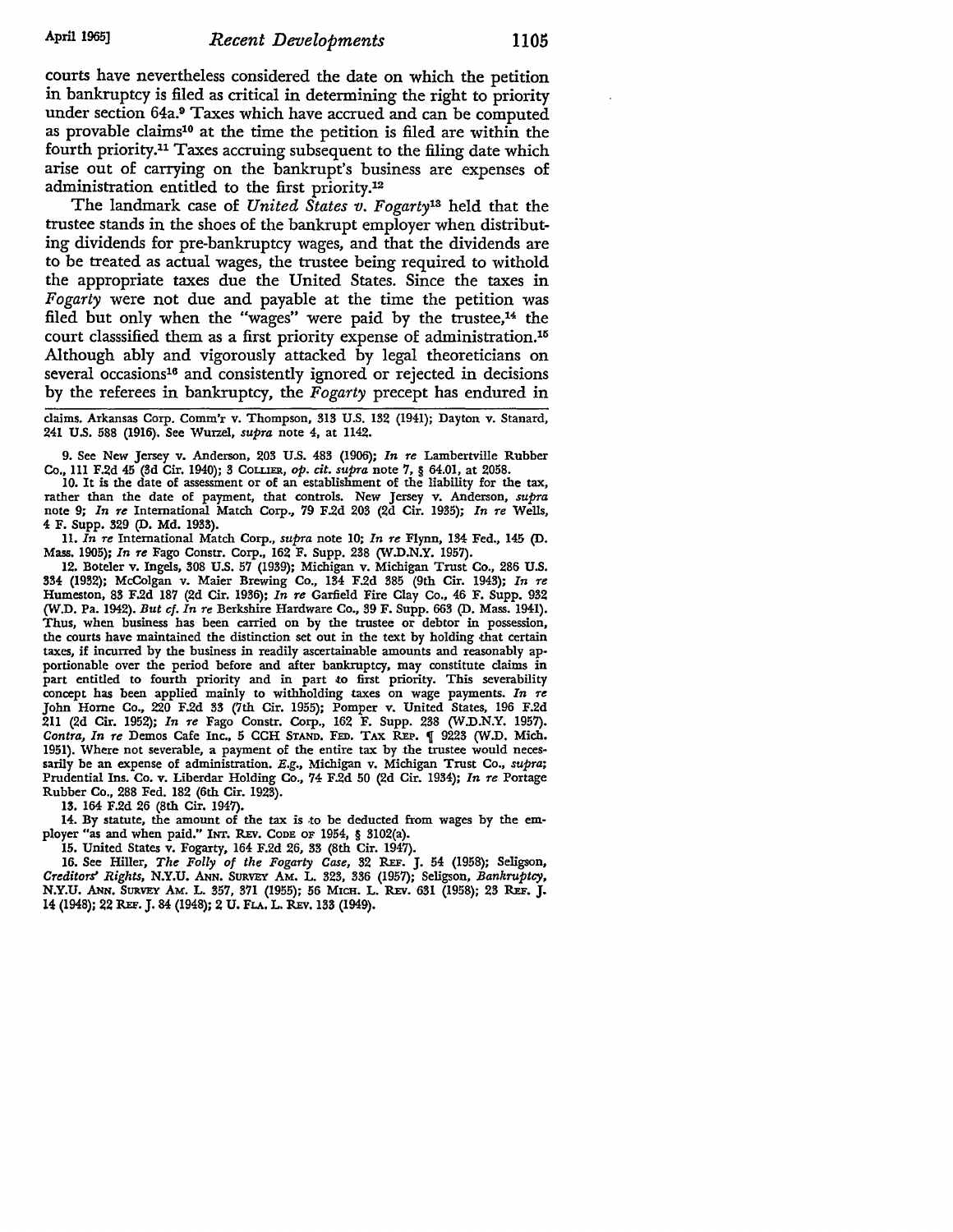the appellate courts.17 In the principal case, the Third Circuit clearly embraced the *Fogarty* position that the\_ trustee is to be considered an employer making wage payments and thus is bound to collect and pay withholding taxes on wage claim dividends.18 But the court repudiated the more controversial holding of *Fogarty* by dropping these tax claims from the first to the fourth priority. Expressly rejecting a definitional classification of *all* post-bankruptcy tax accruals as first priority, the court held that, whether prebankruptcy or post-bankruptcy in nature, only those taxes clearly related to the development, preservation, or distribution of the bankrupt's assets are entitled to the first priority.19

However, in adopting this more meaningful view of administrative expenses, the court failed to explain satisfactorily how the taxes could be assigned even a fourth priority. The court initially indicated that taxes accruing after the filing of the petition can be treated as provable claims entitled to the fourth priority.20 But such treatment is contrary to well-established authority<sup>21</sup> and would do considerable violence to the well-considered distinction between pre-bankruptcy and post-bankruptcy taxes. The court subsequently hedged by ruling that withholding taxes can attach for purposes of the Bankruptcy Act *before* wages are paid and thus accrue prior to bankruptcy as normal fourth priority tax claims.22 Despite the distortion of tax collection procedure which necessarily follows from this latter interpretation, the court refused to permit provisions of the Bankruptcy Act to be limited by conflicting provisions in other statutes, such as the Internal Revenue Code, which have incidental relationships to bankruptcy administration.<sup>23</sup>

In light of this position, it seems curious that this statutory independence was not maintained throughout by attempting to reject the *Fogarty* decision in its entirety. Under that portion of the *Fogarty* rationale which the court in the principal case clearly accepted, only by resorting to the Treasury Department definitionsof "employer" and "wages" as adjuncts to the Bankruptcy Act can the trustee be required to collect this tax as a normal employer.24

21. See note 11 *supra* and accompanying text.

24. See United States v. Fogarty, 164 F.2d 26 (8th Cir. 1947). *Fogarty* relied on INT. REV. Code of 1954, § 3401(a), which defines "wages" as "all remuneration . . for services performed by an employee for his employer. . . . " Section 3041(d) defines

<sup>17.</sup> See, *e.g.,* Lines v. California Dep't of Employment, 242 F.2d 201 (9th Cir. 1957). Several cases followed *Fogarty* to the extent of requiring the deductions, but refrained from classifying them as administrative expenses. See, e.g., United States v. Curtis, 178 F.2d 268 (6th Cir. 1949). See also *In re* John Horne Co., 220 F.2d 33 (7th Cir. 1955).

<sup>18. 336</sup> F.2d at 99 n.9.

<sup>19.</sup> *Id.* at 108.

<sup>20.</sup> *Id.* at 104.

<sup>22. 336</sup> F.2d at 105.

<sup>23.</sup> *Ibid.*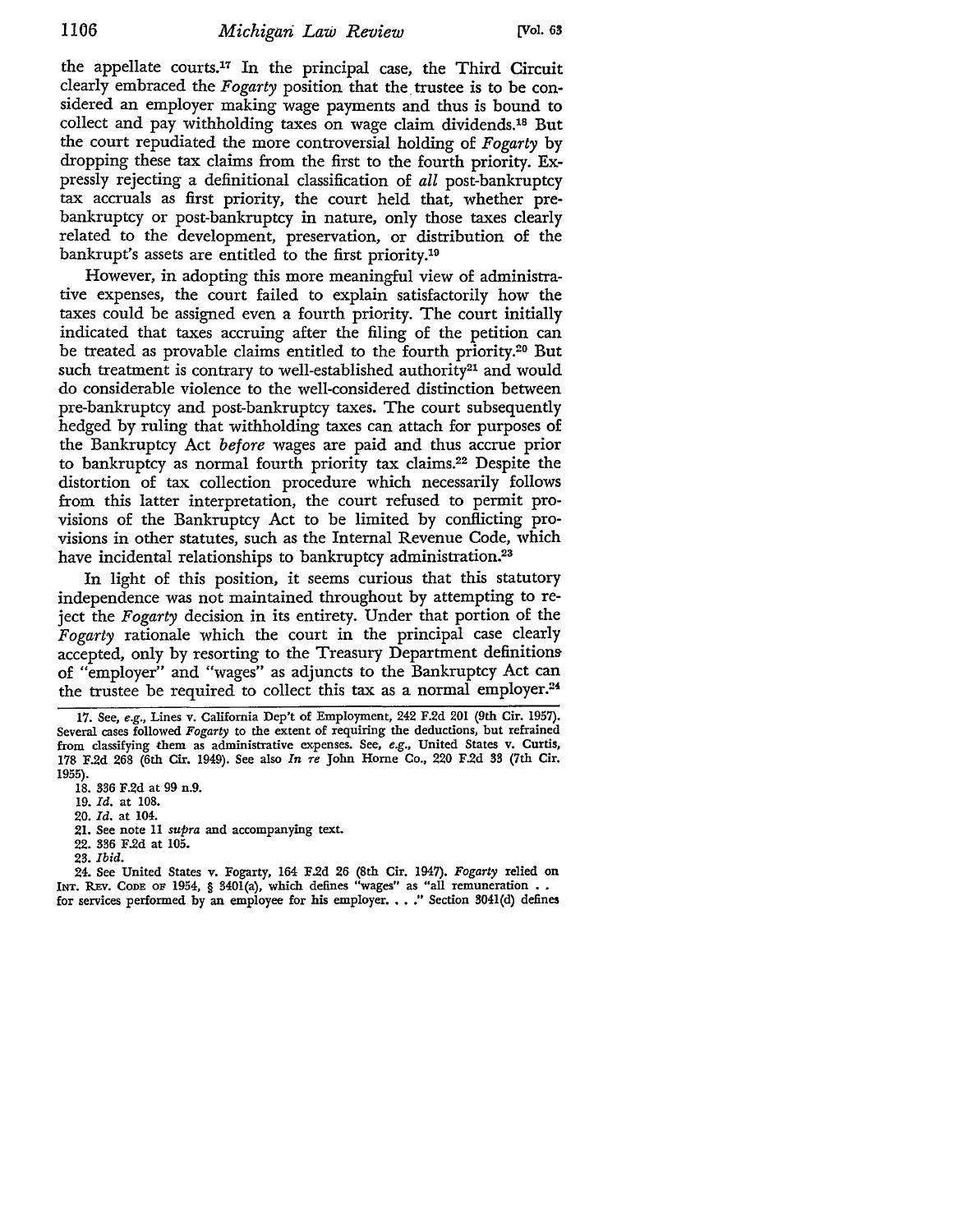It is true that in most respects a trustee does stand in the position of the bankrupt.25 For example, a trustee continuing a bankrupt enterprise is an employer required to withhold ordinary taxes from wage payments.26 On the other hand, a trustee who, as in the principal case, is concerned solely with the liquidation and distribution of the bankrupt's assets cannot so easily be considered an "employer" of the bankrupt's former employees, with whom he has never established an employer-employee relationship. A payment by the latter trustee is a mere dividend—that is, a distribution of a fund among various claimants pursuant to court order.27 The apposite provisions of the Internal Revenue Code make no reference to a trustee in bankruptcy, and the extension of a tax by implication to such a trustee has not been favored.28 By a more effectual endorsement of the statutory independence of the Bankruptcy Act, a statute ostensibly equal in dignity to the Internal Revenue Code, the court in the principal case could have carried its logic to the point of rejecting *Fogarty* and priority claims for taxes on prebankruptcy wage dividends altogether. The court did not go this far, however, and it is questionable whether any worthwhile policy would be served by so doing.

The Court's argument that this tax is not a first priority expense related to the administration of the estate is persuasive and should effectively undermine the corresponding portion of *Fogarty.* But it is also clear that without a distortion of the Internal Revenue Code or a potentially dangerous departure from established bankruptcy policy, these withholding and social security taxes cannot be regarded as provable debts until the wages are actually paid. Since section 64a(4) by necessary implication and established judicial interpretation limits provable claims to those arising prior to the filing of the petition, the designation of this tax as a fourth priority claim is nearly as distortive of section 64a as would be a designation of the same tax as an administrative expense.<sup>29</sup>

"employer" as the person for whom the service is performed, except that if that person does not have "control" of payment of such wages then the term employer means the person having such control. This exception is "designed solely to meet unusual situations." Treas. Reg. § 31.340l(d)-l(g) (1964). See Century lndem. Co. v. Riddell, **317** F.2d 681 (9th Cir. 1963).

25. See *In re* B-F Building Corp. 284 F.2d 679 (6th Cir. 1960); Jones v. Dugan, 124 Md. 346, 92 Atl. 775 (1914).

26. Such taxes would be expenses of administration when paid. See, *e.g.,* McColgan v. Maier 'Brewing Co., 134 F.2d 385 (9th Cir. 1943); *In re* Garfield Fire Clay Co., 46 F. Supp. 932 (W .D. Pa. 1942).

27. See 56 MICH. L. REv. 631, 632 (1958); 23 REF. J .12, 14 (1948); 22 REF. J. 84 (1948). Cf. Seligson, Creditors' Rights, N.Y.U. ANN. SURVEY AM. LAW 323, 33'7 (1957).

28. See Michigan v. Michigan Trust Co., 286 U.S. 334 (1932); Reinecke v. Gardner,' 277 U.S. 239 (1928). Cf. Shongut v. Golden, 270 F.2d 238 (2d Cir. 1959).

29. A few cases have assigned taxes accruing after bankruptcy to the fourth priority. *E.g., In re* Berkshire Hardware Co., 39 F. Supp. 663 (D. Mass. 1941). Such treatment